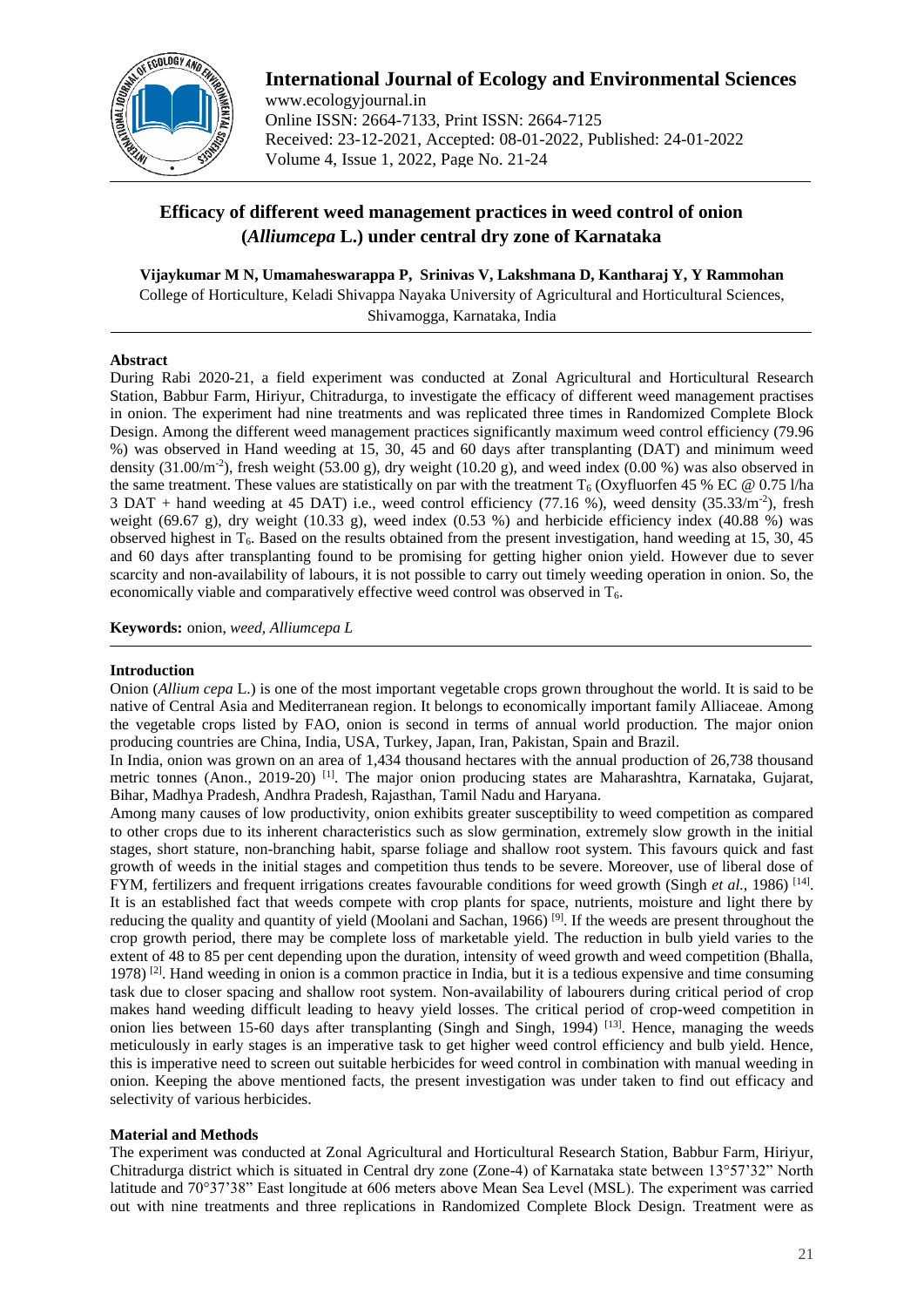follows: T1 **–** Pendimethalin 30% EC @ 1.0 l/ha 3 DAT, T2 **–** Oxyflurofen 45% EC @ 0.75 l/ha 3 DAT, T3 **–** Quizalofop ethyl 5% EC @ 0.8 l/ha at 30 DAT, T4 **–** Hand weeding at 15, 30, 45 and 60 DAT, T5 **–** Pendimethalin 30% EC @ 1.0 l/ha 3 DAT + Hand weeding at 45 DAT, T<sub>6</sub> – Oxyflurofen 45% EC @ 0.75 l/ha 3 DAT + Hand weeding at 45 DAT,  $T_7$  – Quizalofop ethyl 5% EC @ 0.8 l/ha at 30 DAT + Hand weeding at 60 DAT, T<sub>8</sub> – Mulching with local grass/ stubbles, T<sub>9</sub> – Control. Observations recorded are weed density, weed control efficiency, fresh weight of weed, dry weight of weed, weed index and herbicide efficiency index.

## **Weed density**

Weeds density in the experimental plots was recorded at harvest. Species wise weed count was made by placing the quadrant with a siz0e of  $1.0 \text{ m} \times 1.0 \text{ m}$  in whole plot randomly. All the weeds present in the experimental plots were classified under three major group (i) Monocot weeds (ii) Dicot weeds and (iii) Sedges. The number of weeds were counted and the average was worked out.

## **Fresh and dry weight of weed**

Recorded fresh weight of weeds at the time of harvesting of bulb and also recorded dry weight of weeds after full drying in shade. It was expressed in grams.

# **Weed control efficiency**

Weed Index 
$$
=
$$
  $\frac{X - Y}{X}$  X 100

Where,  $X =$  Yield from the weed free plot and  $Y = Yield$  from the treatment plot

## **Herbicide efficiency index**

$$
HEI = \frac{\frac{Yield from treated plot - Yield from control plot}{Yield from control plot}}{\frac{Dry matter of weeds in treatment plot}{Dry matter of weeds in control plot}} \times 100
$$

#### **Method of application**

Pre-emergence - The herbicides like Oxyfluorfen and Pendimethalin used in onion for weed control. The preemergence application of weedicides was sprayed 3 to 4 days after transplanting instead of before planting to get better results in weed control.

Post-emergence - The herbicides like Oxyfluorfen, Quizalfop- ethyl and Fenoxaprop-p-ethyl were used as post emergence herbicides. Post-emergence was applied 25 DAT to control all types of weeds.

# **Results and discussion**

#### **Weed density**

At harvest, the lowest weed density  $31.00/m^2$  was recorded in the T<sub>4</sub> (Hand weeding at 15, 30, 45 and 60 DAT) and it found to be *on par* with  $T_6$  ( $T_2$ + hand weeding at 45 DAT) 35.33/m<sup>2</sup>. Whereas,  $T_9$  (Control) recorded the highest weed density 154.67/m<sup>2</sup>. Monocot dicot weeds are observed less due to hand weeding continuously at crop growth stages. Hand weeding is a practical and efficient method of eliminating weeds in cropped and noncropped lands. It is very effective against annuals, biennials and controls only upper portions of perennials. The treatment hand weeding was effective at critical crop growth period, since the hand weeding disturbed during critical stages of crop growth period which did not allow the weeds to establish. Weed density also observed low in treatment hand weeding at 15,30,45 and 60 DAT because of removal of weeds through hand weeding at different crop growth stages and also due to higher weed control efficiency which is directly proportional to less weed density. These findings are conformity with Kalhapure and Shete (2013), Kalhapure *et al*. (2013), Sable *et al*. (2013), Singh *et al*. (2016) and Islam *et al*. (2020) in onion.

# **Fresh and dry weight of weed**

Among the different treatments, T<sup>4</sup> (Hand weeding at 15, 30, 45 and 60 DAT) recorded the lowest fresh weight of weed 53.00 g and it was *on par* with the  $T_6$  ( $T_2$ + hand weeding at 45 DAT) 69.67 g. Whereas, the highest fresh weight of weed 878.33 g was noticed in  $T_9$  (Control). In dry weight also  $T_4$  (Hand weeding at 15, 30, 45 and 60 DAT) recorded the lowest *i.e.*, 10.20 g and it was *on par* with the  $T_6$  ( $T_2$ + hand weeding at 45 DAT) 10.33 g. Whereas, the highest dry weight of weed 220.67 g was noticed in T<sup>9</sup> **(**Control). This may be due to that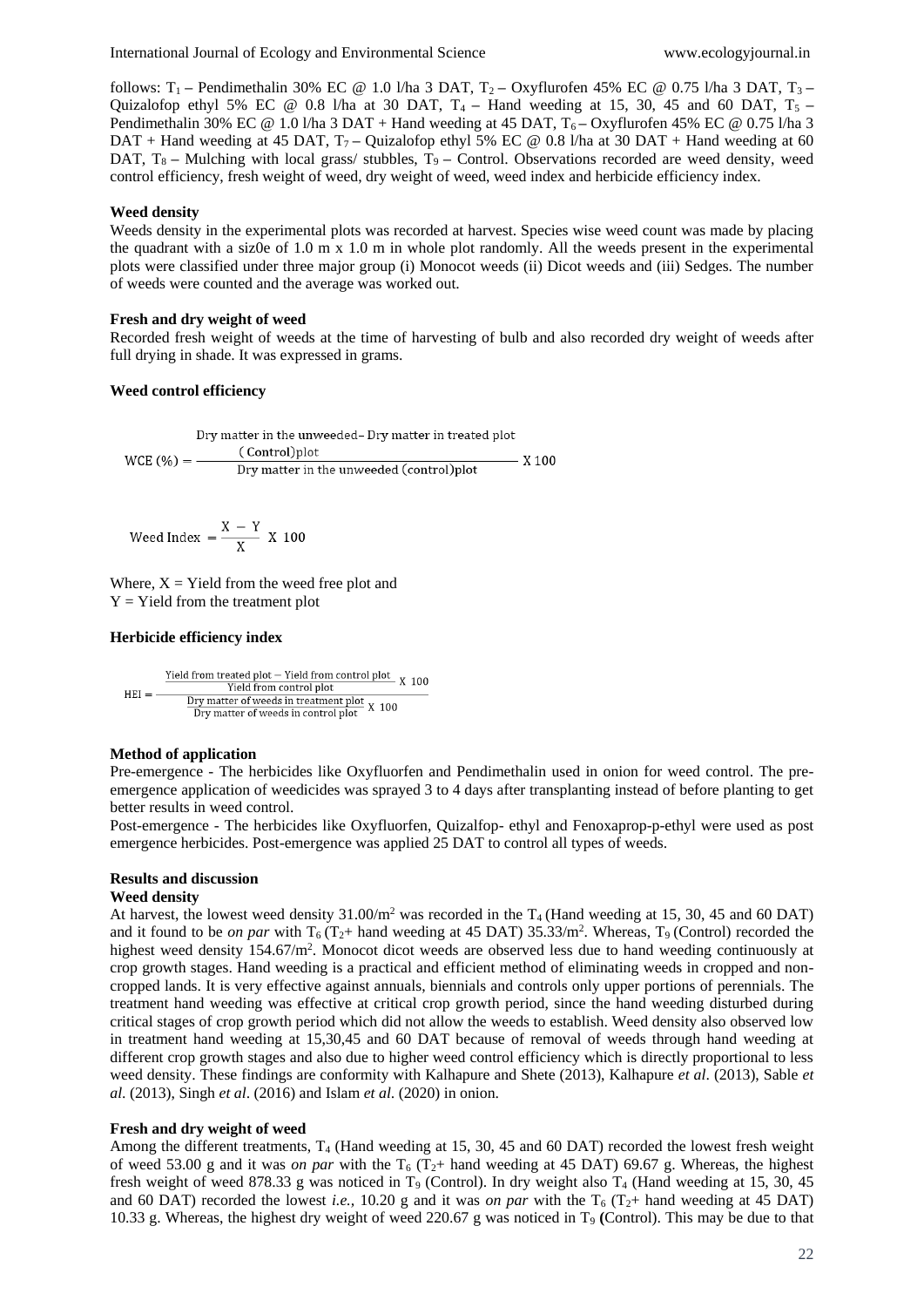weed population was recorded more in control. In control treatment weeds remain throughout crop period, so it takes all the available nutrients from the soil until its growth period that's why fresh and dry weight was observed highest in control. Similarly, in hand weeding weed population was observed low so fresh and dry weight of weeds are also observed low. These results are similar with the Chandrika et al. (2009)<sup>[3]</sup>, Kalhapure and Shete (2013), Kalhapure *et al*. (2013), Vishnu *et al*. (2015) [17] , Singh *et al*. (2016), Vijayvergiya *et al*. (2018) and Islam *et al*. (2020) in onion.

## **Weed control efficiency**

At harvest, the highest weed control efficiency 79.96 per cent was recorded in the  $T_4$  (Hand weeding at 15, 30, 45 and 60 DAT), which was *on par* with  $T_6$  ( $T_2$ + hand weeding at 45 DAT) 77.16 per cent. Whereas,  $T_9$ (Control) recorded the lowest weed control efficiency zero per cent. The effective control of weeds under these treatments may be due to minimum weed dry matter that ultimately resulted in highest weed control efficiency at 30, 45 and 60 DAP. Similar results were noticed by Chandrika *et al*. (2009) [3] , Kalhapure and Shete (2013), Kalhapure *et al*. (2013), Sable *et al*. (2013), Vishnu et al. (2015) [17] , Singh *et al*. (2016), Vijayvergiya *et al*.  $(2018)$ <sup>[16]</sup> and Islam *et al.*  $(2020)$ <sup>[5]</sup> in onion.

## **Weed index**

Among the different treatments,  $T_4$  (Hand weeding at 15, 30, 45 and 60 DAT) recorded the lowest weed index zero per cent and it was *on par* with the  $T_6$  ( $T_2+$  hand weeding at 45 DAT) 0.53 per cent. Whereas, the highest weed index 65.79 per cent was noticed in  $T<sub>9</sub>$  (Control). This might be due to that better control of weeds at initial and later stages of crop growth. This enable the crop to utilize available nutrients, moisture and space more effectively which resulted in better growth and development and ultimately increased flower yield. The maximum weed index indicating yield reduction due to weed competition in control treatment. This may be due to presence of maximum number of weeds, which compete with crop. This is in conformity with findings of Singh *et al.* (1997), Kathepuri *et al.* (2007) and Sharma *et al.* (2009) <sup>[11]</sup> in onion and Chopra *et al.* (2014) <sup>[4]</sup> in garlic.

## **Herbicide efficiency index**

Among the different treatments,  $T_6$  ( $T_2$ + hand weeding at 45 DAT) recorded the highest herbicide efficiency index 40.88 per cent and it was followed by the  $T_7$  (Quizalofop ethyl 5% EC @ 0.8 l/ha at 30 DAT + hand weeding at 60 DAT at 45 DAT) 17.01 per cent. Whereas, the lowest herbicide efficiency index 6.91 per cent was noticed in  $T_1$  (Pendimethalin 30% EC @ 1.0 l/ha 3 DAT). This could be due to Oxyfluorfen inhibits root and shoot growth of weed and also photoporphyrinogen oxidase, leading to irreversible cell membrane damage. So that weed population will become low and thus it resulted in higher herbicide efficiency index. These results are similar with the finding of Sharma et al. (2009)<sup>[11]</sup> in onion.

#### **Conclusion**

Based on the results obtained from the present investigation, hand weeding at 15, 30, 45 and 60 days after transplanting found to be promising for better control of weeds onion. However due to sever scarcity and nonavailability of labours, it is not possible to carry out timely weeding operation in onion. So, the economically viable and comparatively effective weed control was observed in treatment with Oxyfluorfen 45% EC @ 0.75 l/ha 3 DAT+ hand weeding at 45 days after transplanting.

| <b>Treatments</b>                                           | Weed density $(m^{-2})$ | Weed control efficiency $(\% )$ |  |
|-------------------------------------------------------------|-------------------------|---------------------------------|--|
| $T_1$ – Pendimethalin 30% EC @ 1.0 l/ha 3 DAT               | 58.67 (7.72)            | 62.08                           |  |
| $T_2$ - Oxyfluorfen 45% EC @ 0.75 l/ha 3 DAT                | 52.33(7.3)              | 66.16                           |  |
| T <sub>3</sub> -Quizalofop ethyl 5% EC @ 0.8 l/ha at 30 DAT | 44.67 (6.76)            | 71.09                           |  |
| $T_4$ – Hand weeding at 15, 30, 45 and 60 DAT               | 31.00(5.65)             | 79.96                           |  |
| $T_5$ – $T_1$ + Hand weeding at 45 DAT                      | 41.33(6.5)              | 73.28                           |  |
| $T_6$ – $T_2$ + Hand weeding at 45 DAT                      | 35.33 (6.03)            | 77.16                           |  |
| $T_7$ – T <sub>3</sub> +Hand weeding at 60 DAT              | 38.33 (6.27)            | 75.25                           |  |
| $T_8$ – Mulching with local grass/stubbles                  | 104.33 (10.26)          | 32.54                           |  |
| $T_9$ – Control                                             | 154.67 (12.47)          | 0.00                            |  |
| $S.Em \pm$                                                  | 1.87                    | 1.19                            |  |
| $CD @ 5\%$                                                  | 5.59                    | 3.55                            |  |

**Table 1:** Weed density and Weed control efficiency influenced by different weed management practices of onion *cv*. Bhima Shakti.

\*Figures in the parenthesis are square root transform  $(\sqrt{X+1})$  values. The figures outside the bracket are original values. (X-value of weed density)